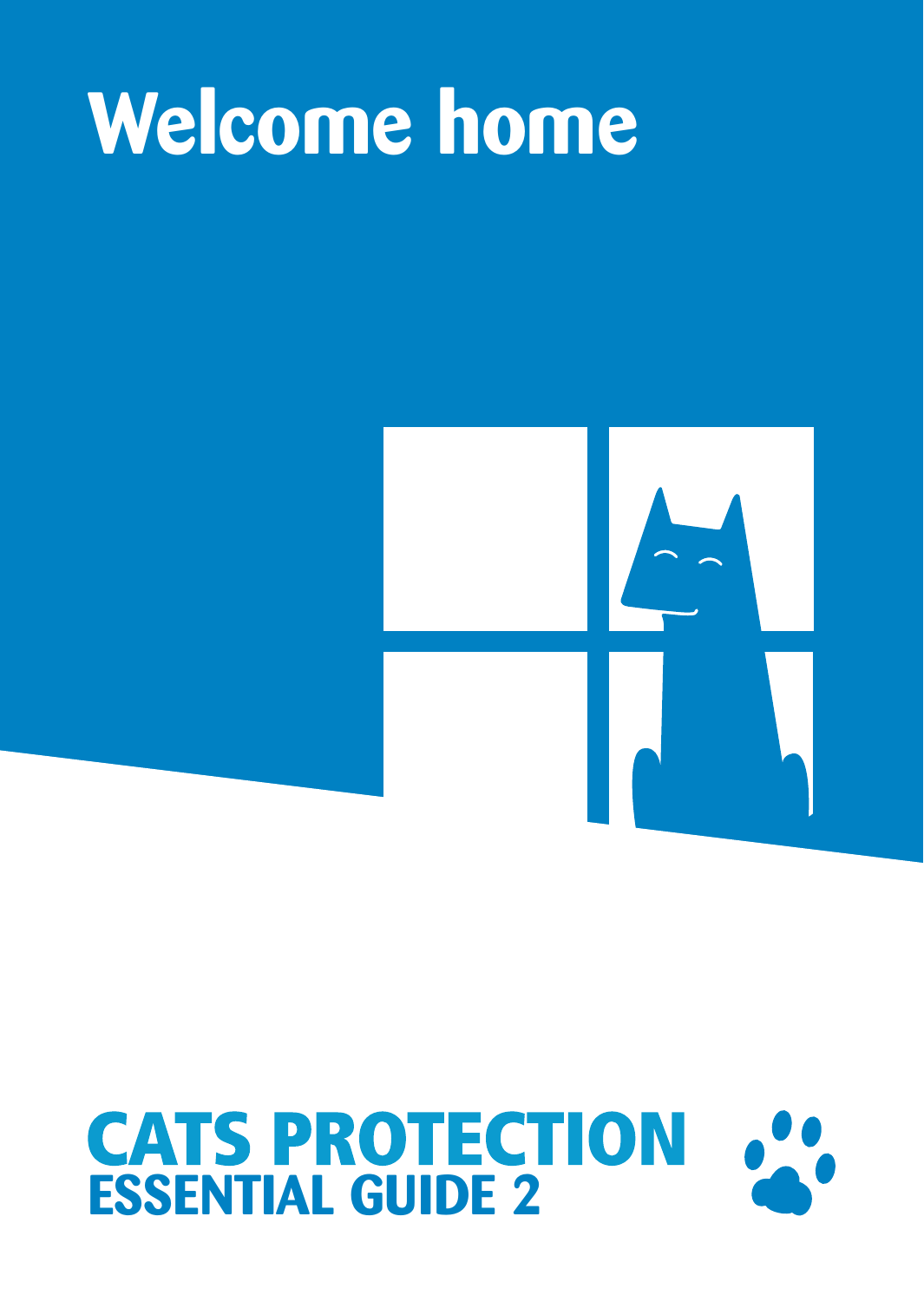When you first adopt a cat or kitten, you will need to help them gently settle in to their new home. A change of environment is always stressful for a cat, so it will often take a few weeks for them to feel relaxed in their new abode. Following the advice here will help them to successfully adapt to their new surroundings.

### **Bringing your new cat home**

The first few hours after bringing your cat home can really affect how well they accept their new life. First and foremost, be prepared to be patient and never attempt to rush your cat into doing things they may not be ready for.

It is important to provide them with a quiet place with everything they need, so set aside a dedicated, secure room before you collect them. This room should include:

- **•** an area for food and a separate area for water
- **•** at least one litter tray placed as far away as possible from their food and water and in a private, accessible location
- **•** somewhere to hide
- **•** access to a high spot where they can view their surroundings
- **•** a suitable place to sleep or, ideally, a choice of them
- **•** a scratching post
- **•** a few cat toys and space for them to play

### **The significance of scent**

Cats rely heavily on their sense of smell and will settle quicker if their new home smells familiar. To help your cat get used to your scent, take an item of clothing or a blanket from your home and leave it with the cat for a few days before you bring them home. When you pick your cat up, bring the same item back – ideally it will fit comfortably in their carrier with them and then it can be placed in their room.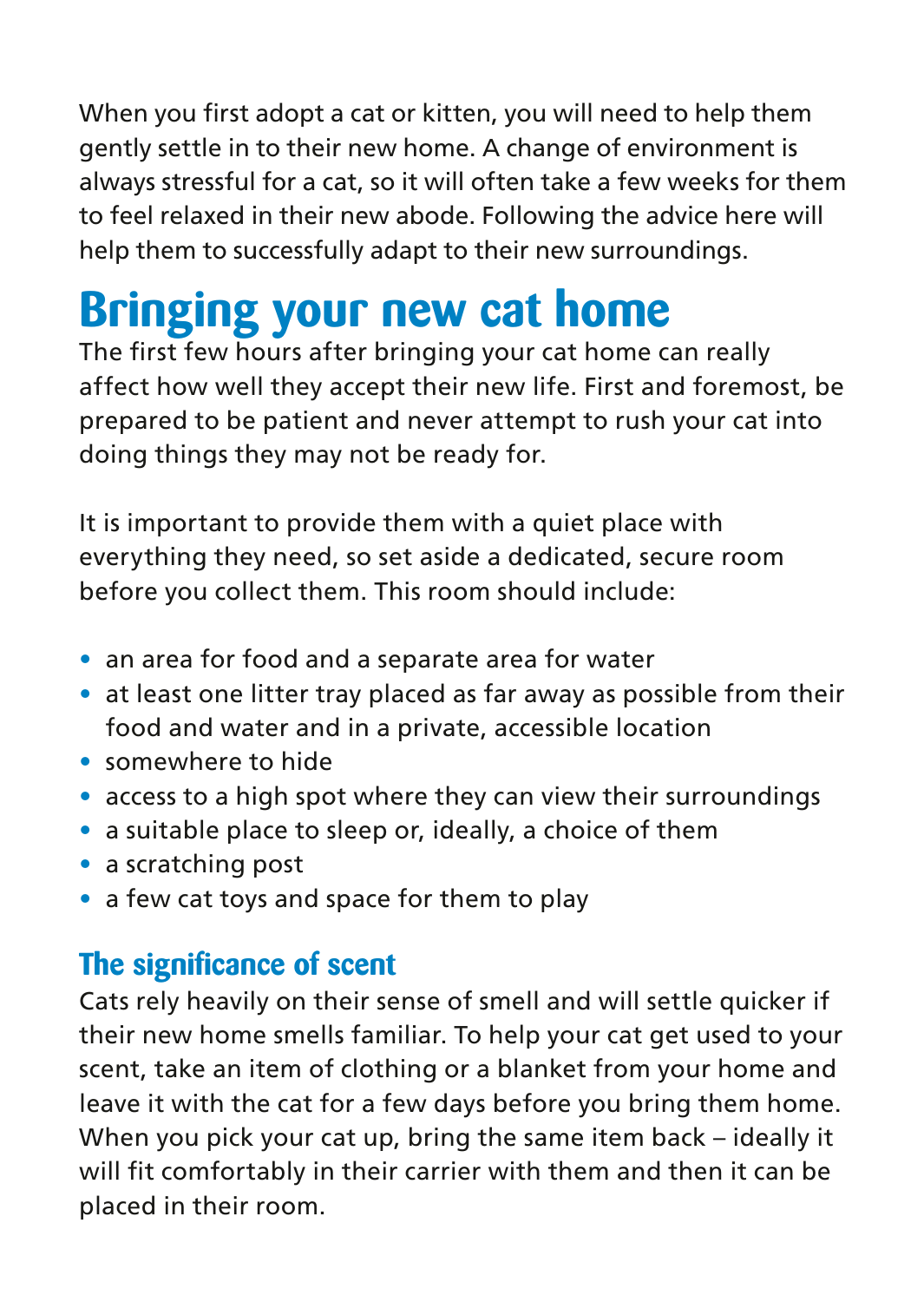You could also use a synthetic form of feline facial pheromones, available from your vet. These come as a plug-in diffuser or a spray. The scent helps to create a reassuring environment and may help to reduce stress.

#### **Travelling home**

Being territorial and a creature of habit, a cat becomes very attached to their familiar environment and finds travelling very stressful. To help your cat stay calm during journeys, use a strong, secure and easily cleanable carrier, with a familiar smelling blanket inside and cover the carrier with another light blanket. You may wish to spray the inside of the carrier with a pheromone spray at least 15 minutes before putting your cat inside, to allow the alcohol to evaporate. The pheromone can help to create a feeling of familiarity and security.

## **The first steps**

The following is a guide to introducing your cat to their new home and family. Take one step at a time, be patient and always work at the cat's pace before moving onto the next stage.

When you arrive home, leave your cat alone to explore their room for an hour or so before introducing yourself, although some cats may need longer. When you go in to see them, get down to their level, put out your hand and call their name softly – let them come to you.

If your cat chooses to hide, just sit quietly in the same room and occasionally talk to them gently in low tones – do not force them to come out. Give them plenty of time to adjust and continue to visit them so they can get used to your presence. As long as they are eating and using the litter tray, there should be no cause for alarm. If your cat is very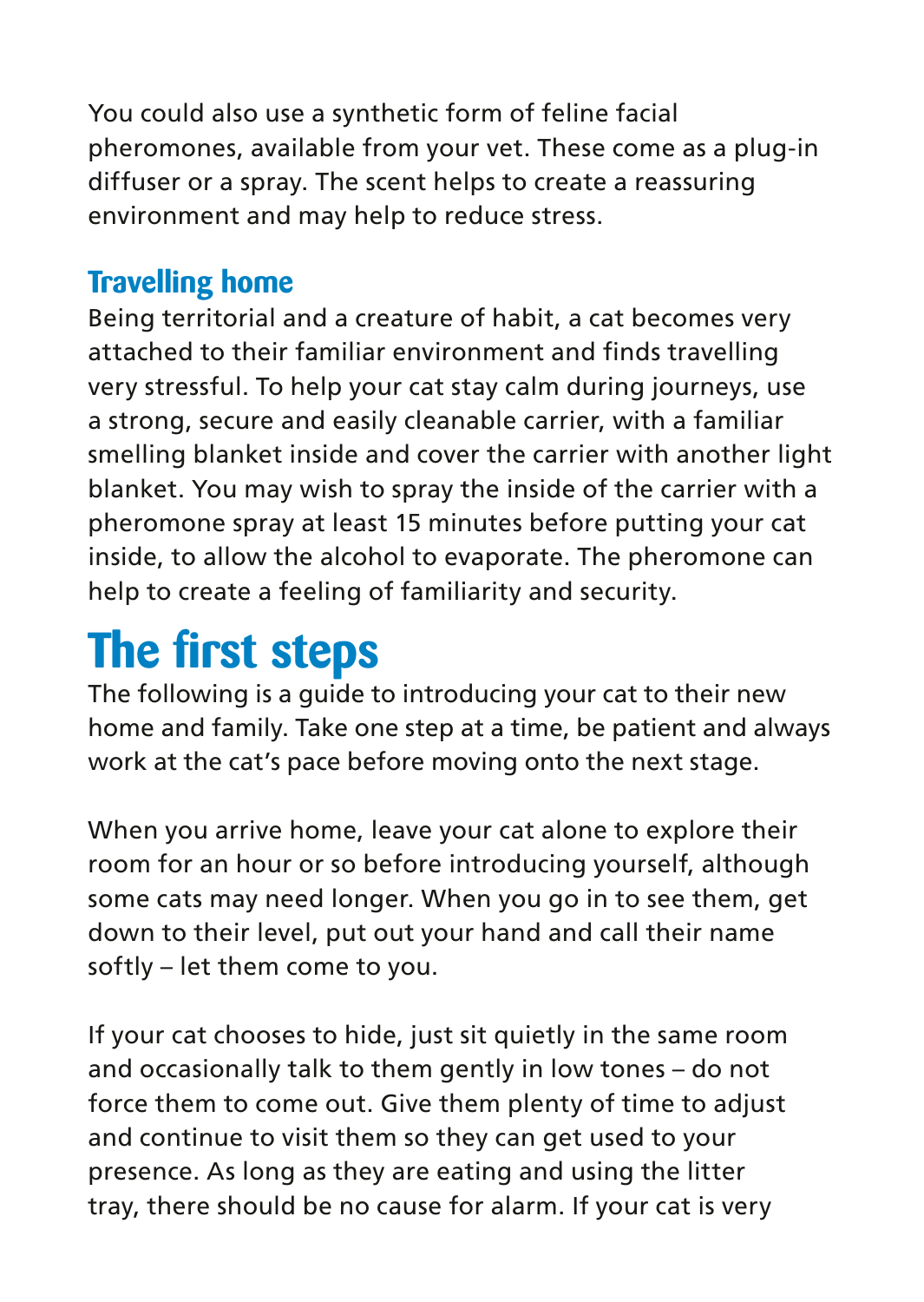timid, they may not want to come out to eat. In this case, try moving the food bowl closer to their hiding place and leaving the room.

You may want to try offering a small treat or using an interactive toy, such as a fishing rod toy with feathers on the end to tempt your cat from their hiding place. Play is a good bonding tool because it is less intimidating than physical contact, relieves stress, and provides mental stimulation and an outlet for pent-up energy. You may find it is easier to encourage play at dawn and dusk when cats are naturally more active.

#### **The first steps – kittens**

With a kitten, the process is slightly different as it is best not to leave them alone until they have settled. Provide them with a warm, secure bed at ground level – a cardboard box will do. Once they've had a look around, show them where their litter tray, bowls and bed are by gently tapping these items. They may feel a little unsettled if they are used to living with their mother and siblings so when you are not there, a soft toy or low-volume radio might help them feel at ease. For more advice see Cats Protection's *Essential Guide: Caring for your kitten*.

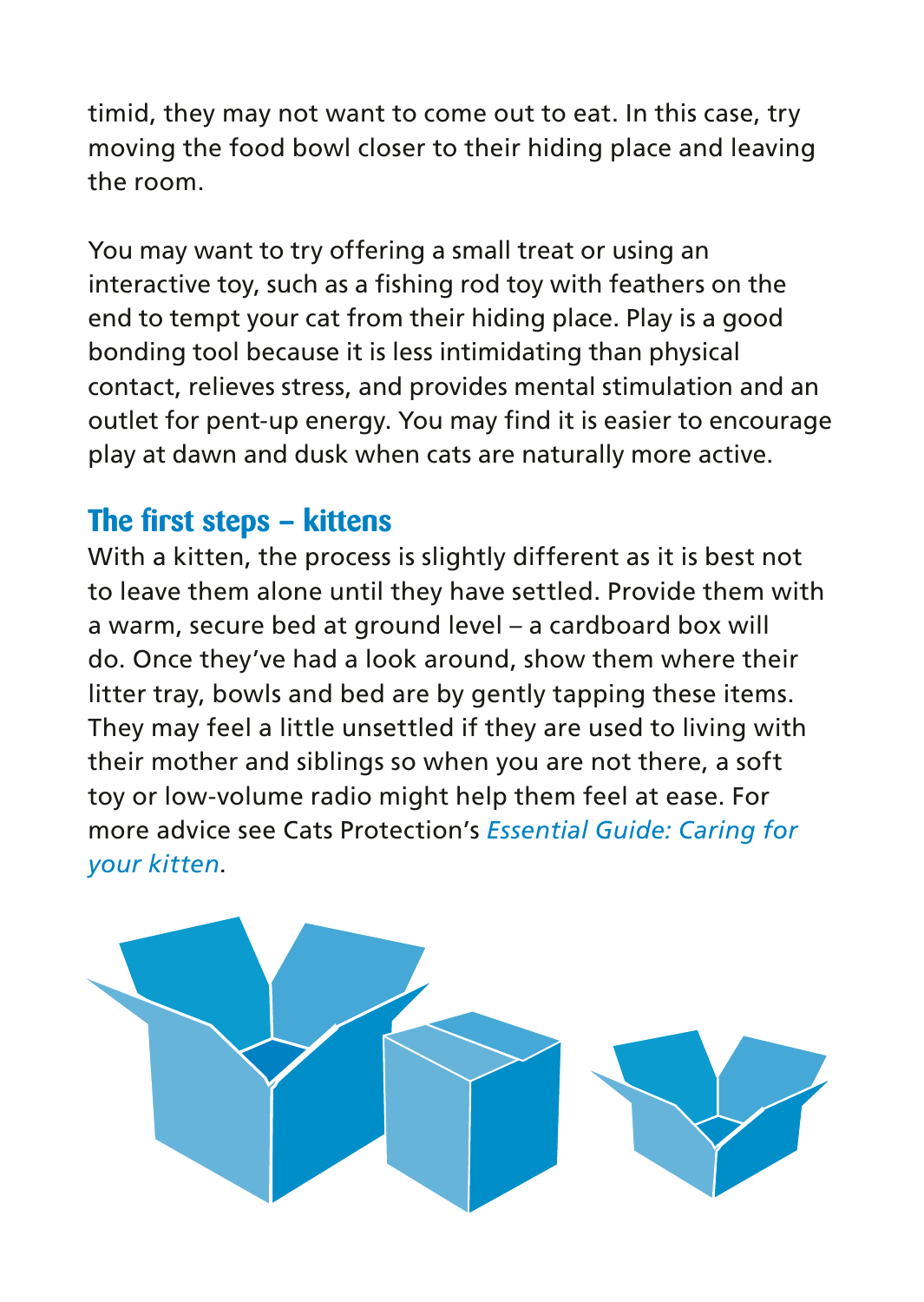### **Meeting the family**

Once your cat seems confident with you, introduce other (human) family members, one by one. Children are likely to be excited about the new arrival, but it is important to keep them calm. Let the cat come to them and when they do, show the children the correct way to gently stroke and interact with them. Children, particularly young children with little experience of cats, need to learn how to treat cats appropriately. Even the friendliest cat will defend themselves if they are pushed or pulled too much so sure they understand they are not a toy. Avoid picking your cat up in the early stages – wait until they have settled in and knows that you are not a threat.

For more information see Cats Protection's *Essential Guide: Cats and people*.

### **Meeting the family – kittens**

Kittens are particularly delicate and, just like babies, they need lots of sleep so make sure your kitten is handled carefully and gets plenty of time to rest. Provide a room or area in the house that is out of bounds to children. For further information, see Cats Protection's *Essential Guide: Caring for your kitten*.

**Some cats may not have had much contact with people, or may have had bad experiences in the past, so be patient. Bear in mind that not all cats will become lap cats.**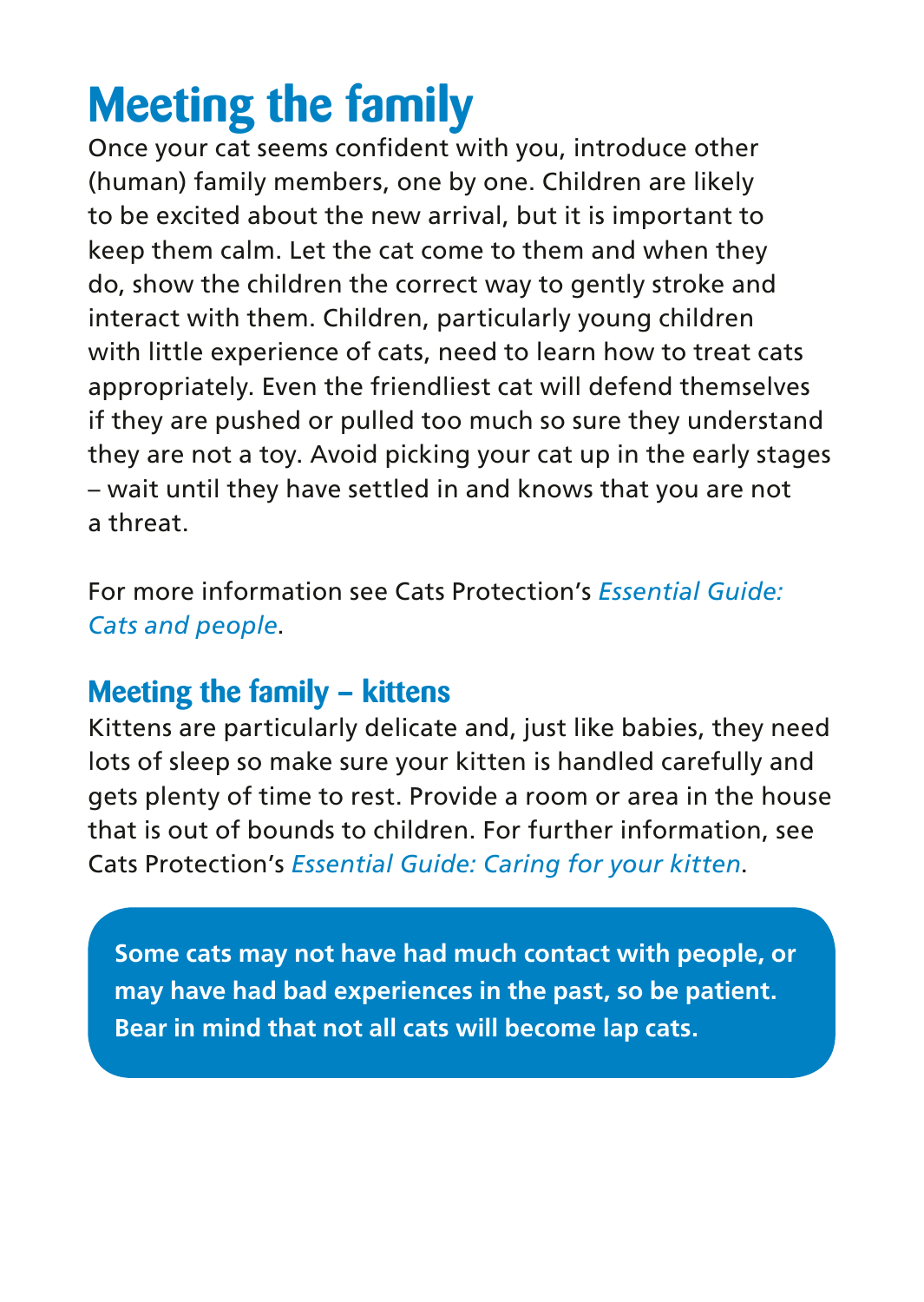### **Exploring the rest of the house**

Once your cat is comfortable in their space and if you have no other pets in the house, you can gradually let them explore more rooms. It may help to gently wipe your cat's cheeks with a soft cloth – to pick up the facial pheromones – and rub it around points in the house at cat height to make the house smell more familiar. Let your cat come out of their room of their own accord and keep the door open so they can dash back to their refuge if they feel the need. Make sure all external doors and windows are shut so they can't escape outside.

### **The big outdoors**

Don't let your cat go outside until they have fully adjusted to their new home and knows where their food will be coming from – this usually takes between three and four weeks. If your cat has not been neutered, don't let them out unsupervised until the operation has been carried out by your vet. Kittens should always be supervised when outdoors. When you let your cat out, do it when they're hungry so that you can tempt them back inside with food, until they are used to coming back to the house freely. For more information see Cats Protection's *Essential Guide: Neutering – family planning for felines*.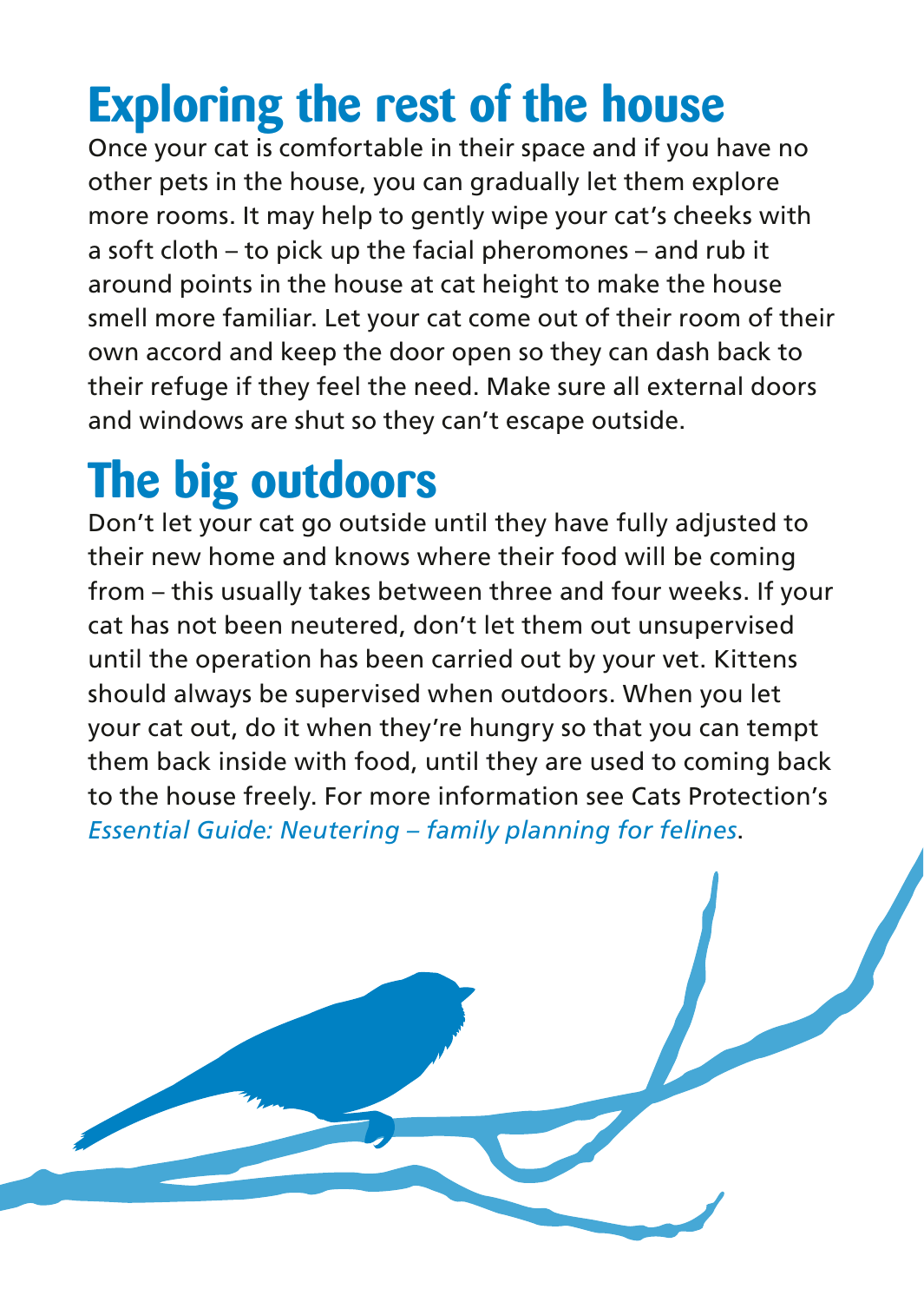### **Introducing other pets**

When introducing your new cat to other pets, it is much better to control the situation rather than leave the animals to sort it out for themselves. First impressions are all important and a negative start may lead to lifelong conflict.

#### **Introducing cats**

Cats are not obligate social animals and most function happily on their own and have a drive to keep other cats out of their protected territory, so don't expect instant harmony. However, if there is no competition for food or sleeping places, cats will usually learn to tolerate each other and can become good friends.

Before introducing the cats physically, introduce them to each other's scent. Swap scents by:

- **•** stroke each cat with a clean, soft cloth and dabbing it around your home and furniture or leaving the cloth in the cat's environment to sniff when the cat is ready to investigateswapping the cats' bedding or favourite blankets
- **•** keep swapping the scents until the cats show no reaction to the smell. If the cats avoid the scent cloth then the scent swapping stage is going to take longer

You can progress to allowing them to see each other, but not able to touch or meet one another. If possible, place a glass or mesh door between the cats and allow each cat to approach or hide as they choose. Don't attempt a face-to-face introduction until the cats either ignore each other or show positive signs such as attempting to groom or rub heads through the divider.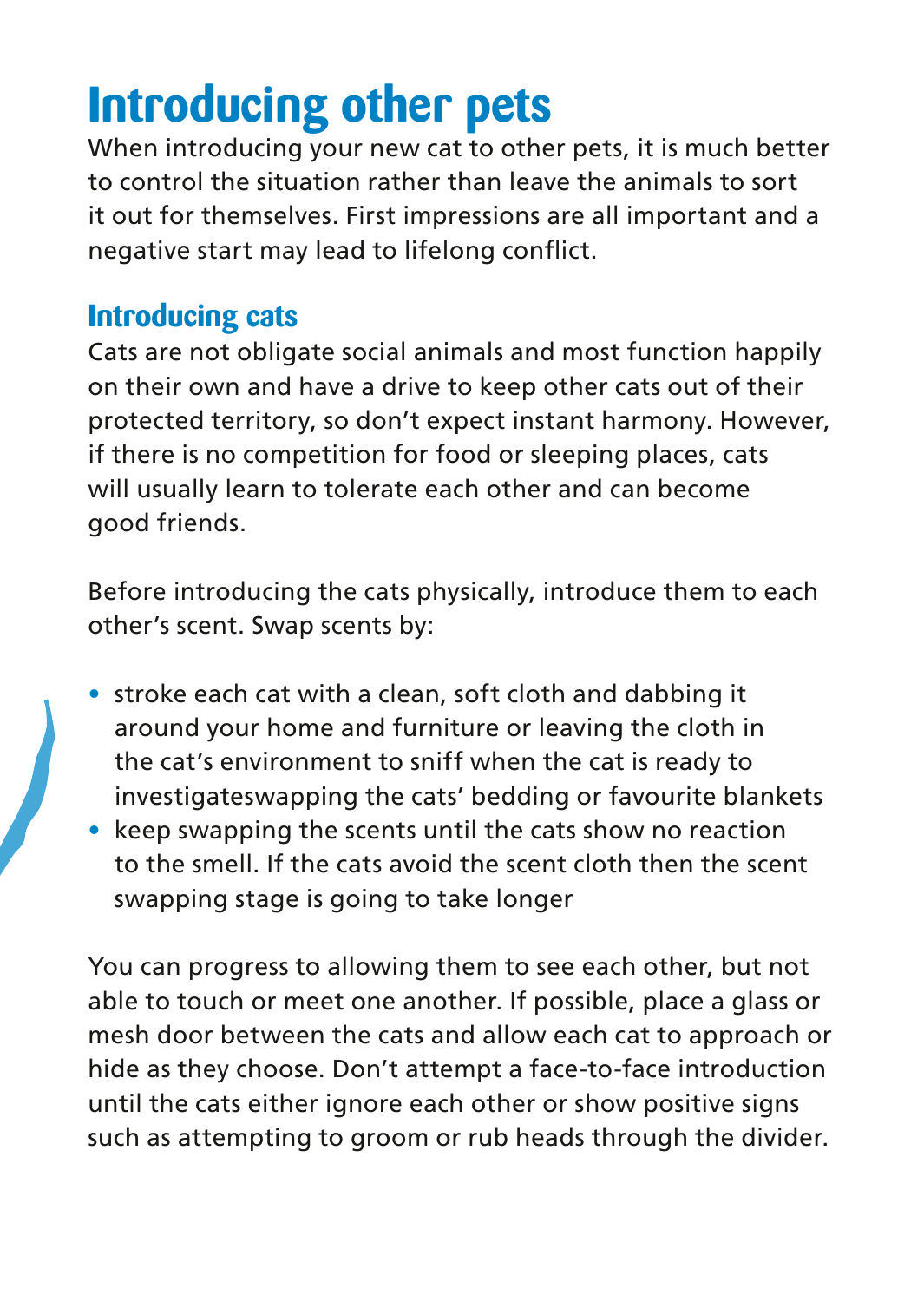When it is time to introduce your cats face-to-face, it helps to:

- **•** ensure easy escape routes are available for both cats, as well as easy access to places higher up, such as furniture or shelves
- **•** start in a fairly large room where they can stay at a distance from each other
- **•** supervise the cats when they are together
- **•** work at a pace that the cats are comfortable with and go back a step if necessary
- **•** only introduce for short periods of time during feeding time to help form positive associations with each other, before returning the cats to separate rooms
- **•** gradually start to fuss or play with the cats for a short time, so their attention is on you, before putting the food down

If this is tolerated, then gradually increase the time they spend together.

It can take anything from a day to many weeks for cats to tolerate each other so don't give up if there is some hissing and spitting initially, just go back a step. They are unlikely to fight, but have a blanket ready just in case so you can separate them. Take care to avoid being bitten or scratched as the cats may be quite excited. Don't chase or shout at them as this will only lead to them associating each other with bad things.

As the cats become more comfortable in each other's company, try giving them tit bits to encourage them to come closer. Finally, try feeding them in the same room with their bowls far apart. Choose somewhere where they can escape easily – placing an object such as a chair between the feeding bowls may help them feel less threatened. Over time you can move the bowls closer together but do not place them side by side.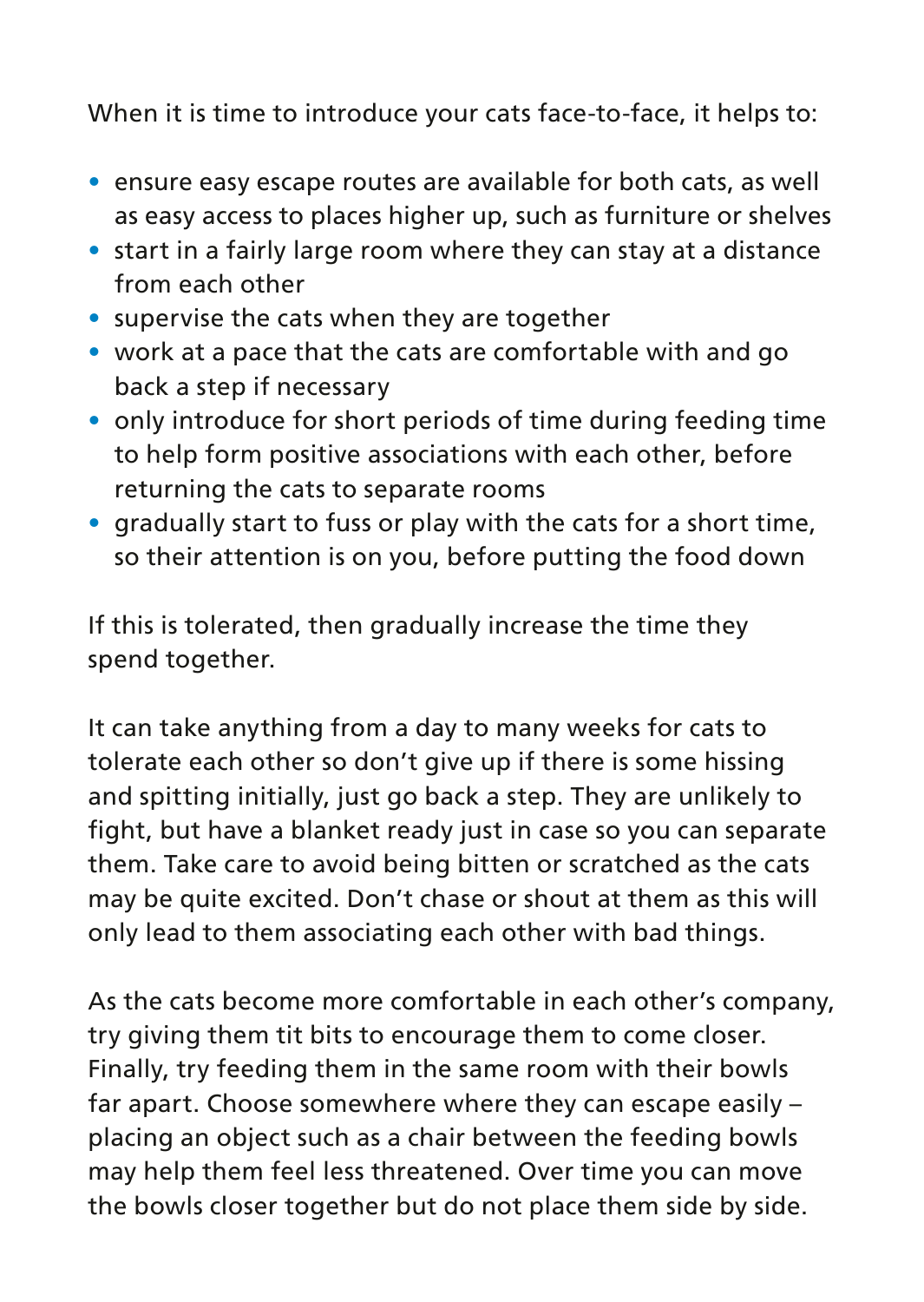Cats can feel vulnerable when they are eating, so place food and water bowls slightly away from the wall, so each cat has space to sit with its back to the wall and is able to survey the room while eating or drinking.

Remember that if your cats are apart for any reason, for example if one has to stay at a boarding cattery or the vets, this may affect their scent and they may not be recognised as part of the same social group when they return. The longer a cat is away, the harder it can be to reintegrate. On return, it's a good idea to keep the cats apart – so the absent cat can pick up the smells of home – and slowly reintroduce them. Consider where you place their resources such as food bowls and litter trays, bearing in mind the advice above.

By taking these simple steps you can often dramatically improve the quality of life for the cats living in your multicat household.

If you have problems, please seek help sooner rather than later as it may be easier to resolve a recently developed problem, than one which has occurred for some time. If cats have been introduced too quickly, you may need to give them separate rooms and start the integration procedure from scratch. Speak with your vet for further advice who may recommend referral to a suitably qualified behaviourist.

For more information, see Cats Protection's *Essential Guides: Cats living together*and *Managing your cat's behaviour*.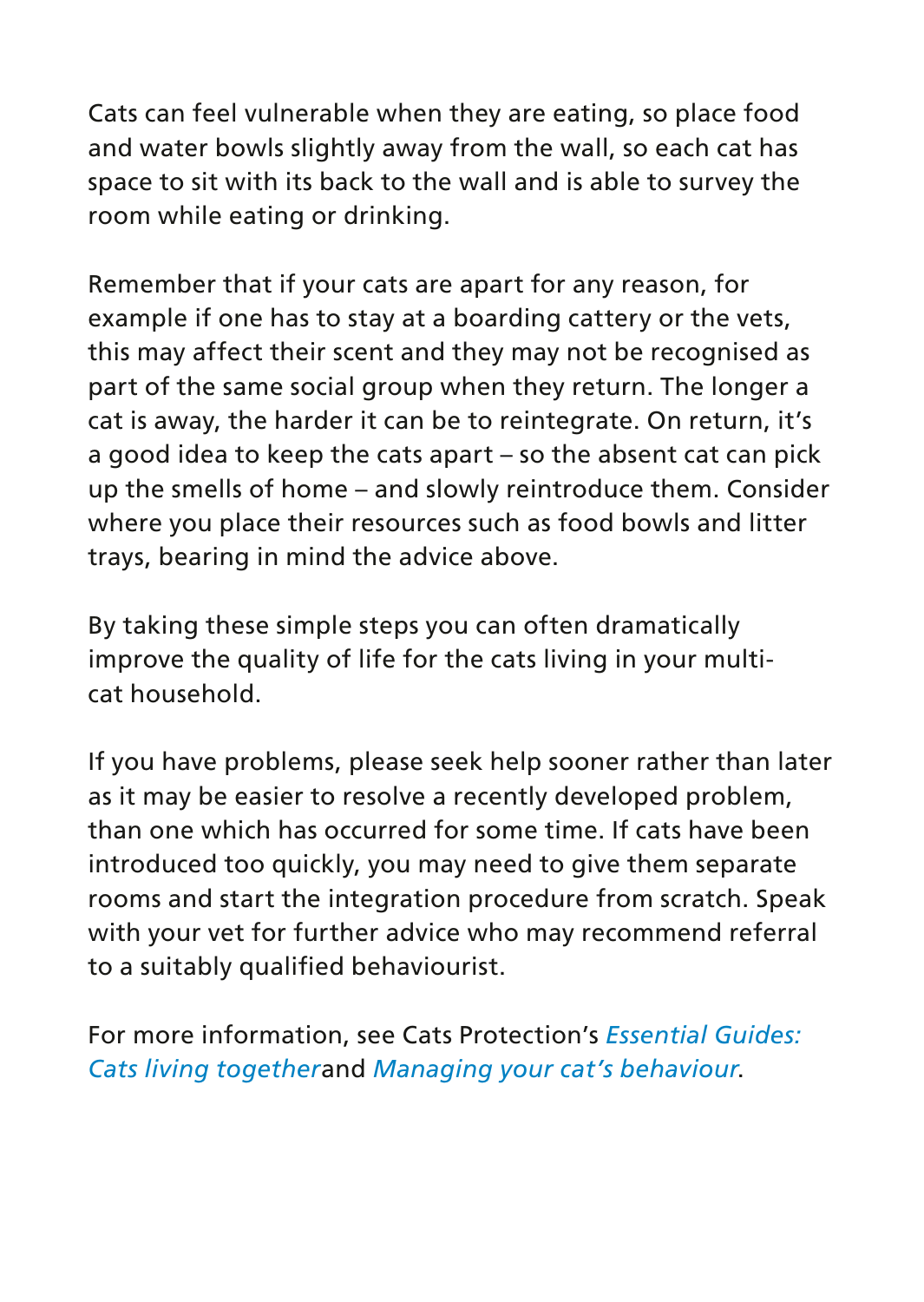#### **Introducing cats to dogs**

While dogs and cats are often regarded as enemies, it is usually easier to introduce a new cat to a dog than to another cat. Often, the cat will take charge of the situation immediately! A gradual introduction can make all the difference when introducing a cat and a dog to each other. It can be easier if the cat had positive experiences with dogs when it was a young kitten and vice versa.

Provide a room or area of the house for your cat that is not accessible to your dog. Firstly exchange the dog's and cat's scent, in the exactly same way as detailed above when introducing two cats, over a period of several days. Then, when making face-to-face introductions:

- **•** keep your dog on the lead and keep them calm it may help to take your dog for a vigorous walk first
- **•** train your dog to show relaxed, non-threatening behaviour around the cat, such as 'down' and 'stay' and ensure you are in control at all times. For more information on positive, reward-based dog-training, contact the Association of Pet Dog Trainers – see www.apdt.co.uk
- **•** ensure your cat doesn't feel cornered. They should be somewhere where they feel relaxed with a safe escape route – preferably a high ledge where the dog can't reach them. Ensure external doors and windows are kept closed to avoid the cat bolting
- **•** ignore the cat your dog will feel the cat is more important if you are focussed on it. Do some training tasks with your dog to keep their attention, using treats and praise to reward good behaviour
- **•** never restrain the cat or force them to approach the dog. Let your cat leave the room whenever they wish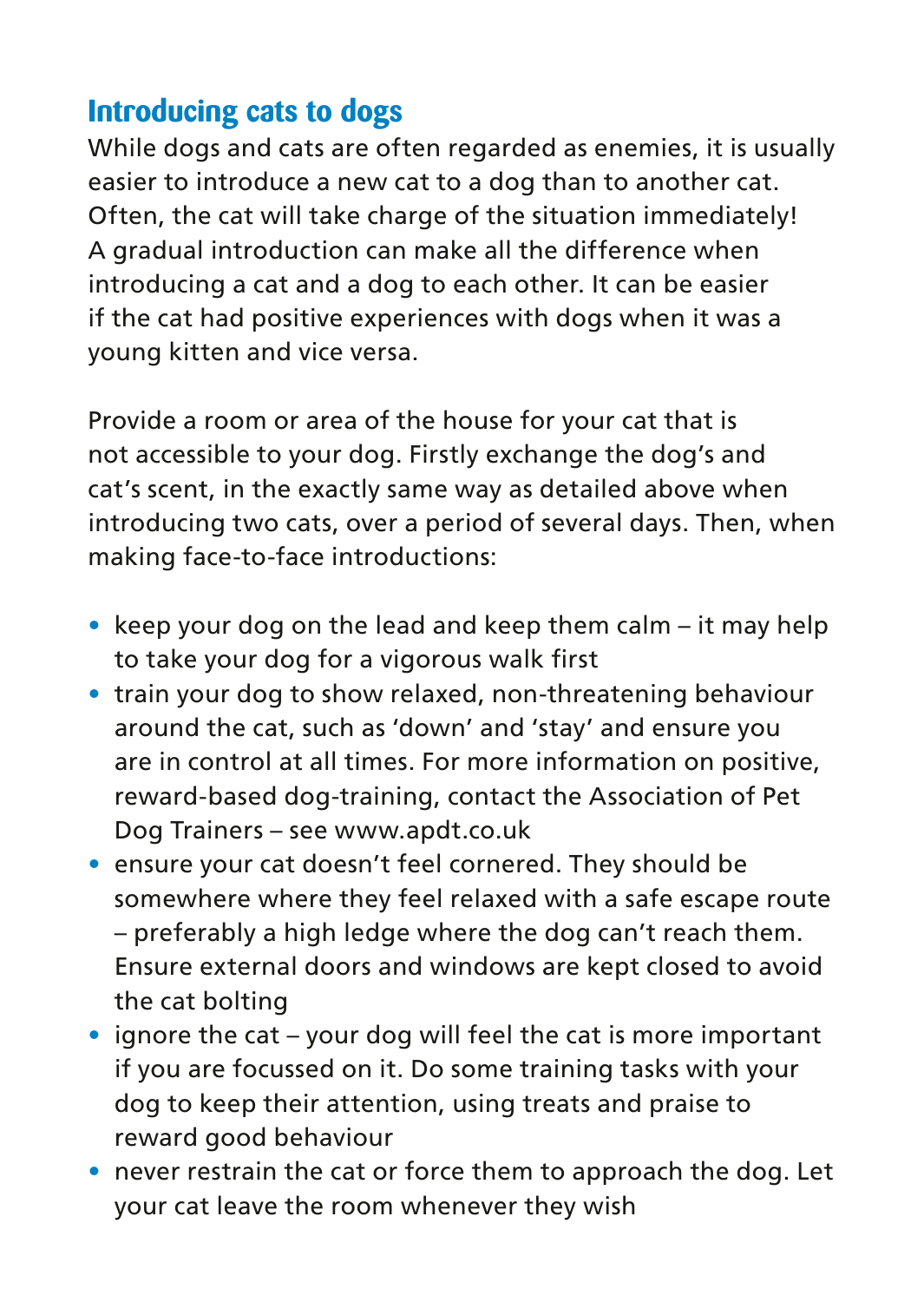

- **•** don't allow your dog to give chase if the cat runs away. Praise and treat the dog if they remain calm and then return the cat back to their own room
- **•** repeat short introductions until the dog shows little or no interest and the cat is not fearful of the dog. Progress to the dog being on a long line which can be picked up if necessary
- **•** give your cat treats so they associate the dog with something positive

Once your cat and dog are unconcerned with each other's presence you can take your dog off the lead, but make sure your cat can escape onto high ledges or furniture. Never leave the dog and cat together unattended until you are absolutely sure they are happy and secure in each other's company. Remember that cat food and litter trays can be appealing for dogs, so ensure they are not accessible, to allow the cat to eat and toilet in peace.

#### **Learn more about your cat online! Take a look at our free interactive tool to help you understand cats' origins and their behaviour within our homes. http://learnonline.cats.org.uk/content/ufo**